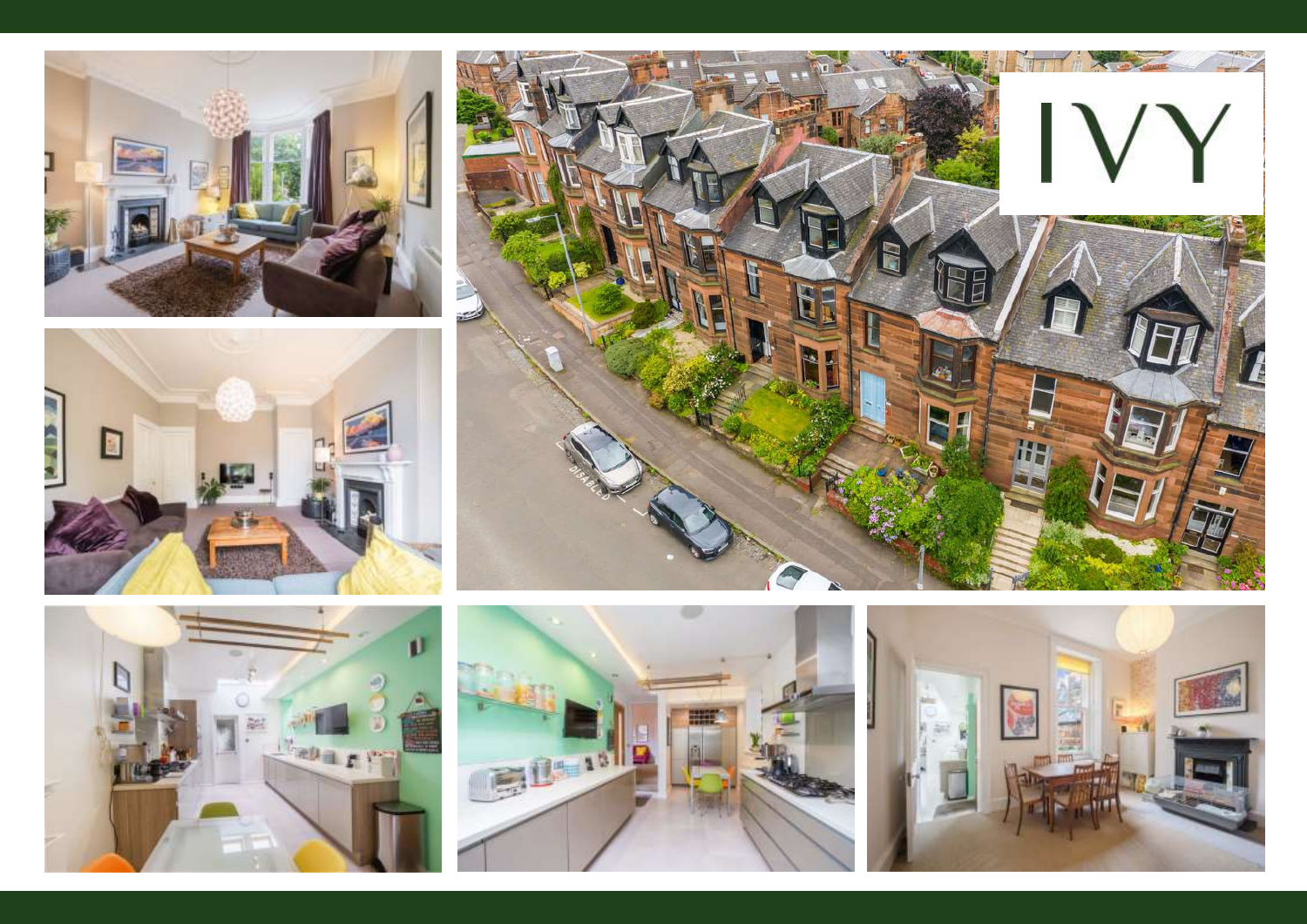



## Offers Over £525,000

| 113 Randolph Road |
|-------------------|
| Broomhill         |
| Glasgow           |
| G11 7DS           |

EPC Rating: D

STUNNING 5 BEDROOM RED SANDSTONE 3 STOREY TERRACED TOWNHOUSE WITH 2 PUBLIC ROOMS AND 2 BATHROOMS SET IN IN THE LEAFY WEST END DISTRICT OF BROOMHILL

Locally there is a superb selection of cafes, delis, restaurants and specialist shopping together with Naseby Park nearby and Victoria Park just a 15 minute walk. There is excellent local convenience shopping on Crow Road, a Co-op at Broomhill Shopping Centre and more comprehensive shopping at Crow Road retail Park for Marks and Spencers, Boots, Argos and Sainsburys. Jordanhill Train Station is just a 3 minute walk and Hyndland Train Station is just 10 minutes walk for direct routes to both Glasgow and Edinburgh city centres and the number 4 bus runs from Crow Road & Clarence Drive for Hyndland, Byres Road and the city centre. The state of the art Broomhill Primary School is a 3 minute walk and there is an outdoor nursery planned for the former infant campus on Randolph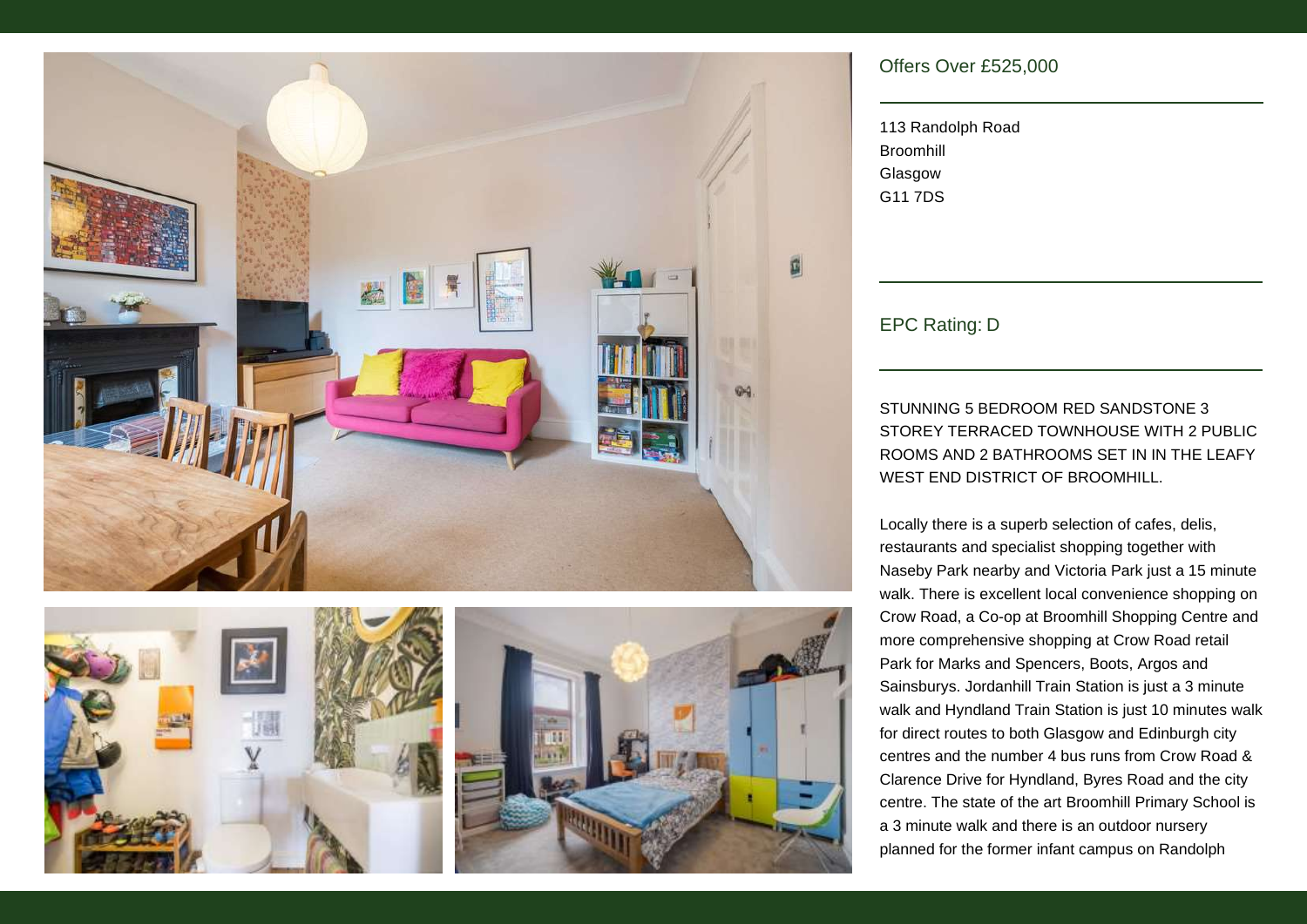





The house is entered via storm doors to the porch and inner door and the accommodation comprises; beautiful reception hall and stairwell, large bay window lounge with open fire and twin storage cupboards, living/dining room with feature fireplace and rear facing window, stunning dining kitchen with skylights, 'Glasgow Pulley' and rear door to the terrace and garden, utility room and to complete the ground floor layout there is a cloakroom/WC. On the half landing there is an impressive 3 piece bathroom with over-bath shower, twin sinks and side facing window. On the 1st floor there are 3 excellent bedrooms with the master boasting a 3 bay window and open, leafy views. On the 2nd floor there are 2 further bedrooms, the larger bay window bedroom is currently operating as a large home office and to complete the layout there is a bright and contemporary 3 piece shower room complete with a skylight. The property has double glazing and a modern system of gas central heating and there is unrestricted on-street parking. To the rear there is a dining terrace, landscaped gardens with stylish, narrow batten boundaries, a synthetic lawn and an incredibly versatile garden room which currently operates as a workshop but could offer any number of uses and an adjoining 'pull out' bike store which operates on runners and is cleverly concealed. The garden faces south and west, so enjoys an excellent amount of sunshine, right throughout the day with the dining area benefitting from the late afternoon sun.

This larger style, 7 apartment family home enjoys generous proportions and superb natural light. This size of home rarely makes it to the market in this location,